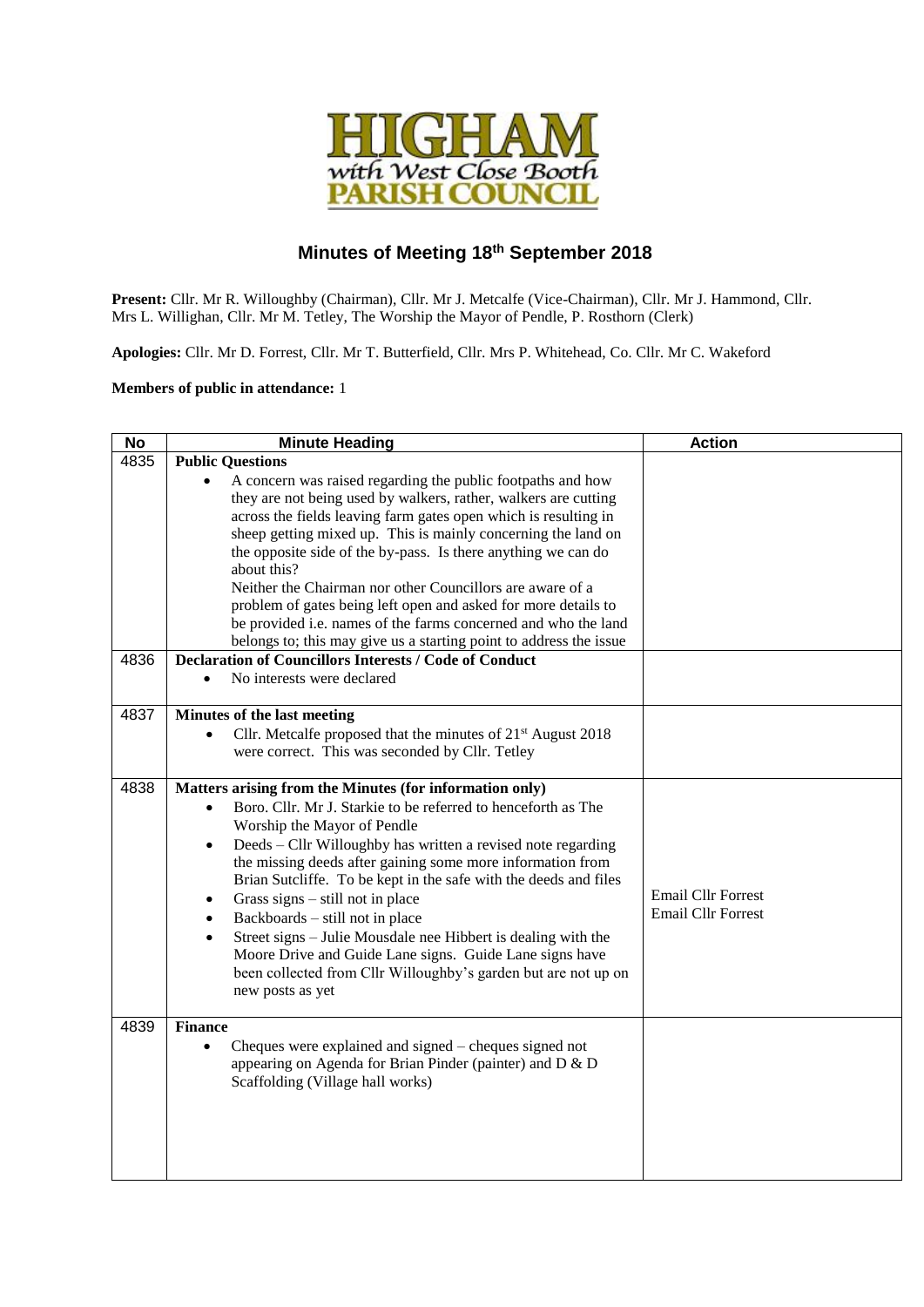| 4840 | <b>Planning Applications and Decisions</b>                                                                                              |                                               |
|------|-----------------------------------------------------------------------------------------------------------------------------------------|-----------------------------------------------|
|      | 18/0563/FUL Full: Conversion of barn into 2 Holidays Lets                                                                               | Having considered and discussed the           |
|      | (Use Class 3) and siting of 5 Holiday Cabins (Use Class 3) with                                                                         | proposal, RESOLVED by 3 votes to 1            |
|      | associated landscaping at Stone Fold Farm, Sump Hall Road,                                                                              | with 1 abstention that no site meeting        |
|      | Higham                                                                                                                                  | is wanted and that HPC has no                 |
|      | Mrs Daisy Whitehouse                                                                                                                    | objections at this stage and wish them        |
|      | <b>Consultation deadline 25th September</b>                                                                                             | well with the development – Clerk to<br>email |
| 4841 | <b>Clerk's Report and Correspondence</b>                                                                                                |                                               |
|      | The clerks report was distributed before the meeting                                                                                    |                                               |
|      |                                                                                                                                         |                                               |
| 4842 | <b>County Councillor's Report</b>                                                                                                       |                                               |
|      | No report this month                                                                                                                    |                                               |
|      |                                                                                                                                         |                                               |
| 4843 | <b>Borough Councillor's Report</b>                                                                                                      |                                               |
|      | The Worship the Mayor was in Clitheroe this week to meet the                                                                            |                                               |
|      | AONB team regarding the Landscape Partnership Formation                                                                                 |                                               |
|      | Committee. There will be grants later this year and hopefully                                                                           |                                               |
|      | we could apply for an Orientation Board for Higham. The                                                                                 |                                               |
|      | Pendle Hill Landscape Partnership launch date is Saturday 6th                                                                           |                                               |
|      | October. 15 schemes are planned to represent the 15 facets of                                                                           |                                               |
|      | the logo                                                                                                                                |                                               |
|      | Mayoress of Pendle Fundraising Committee is hosting an<br>'Evening with Bernard Wrigley' on 13 <sup>th</sup> October at Nelson          |                                               |
|      | Cricket Club. Tickets still available                                                                                                   |                                               |
|      | There is a special council meeting to be held before the ordinary<br>$\bullet$                                                          |                                               |
|      | meeting on 25 <sup>th</sup> September to discuss frequency of elections; to                                                             |                                               |
|      | vote on whether or not to move to four yearly whole elections                                                                           |                                               |
|      |                                                                                                                                         |                                               |
| 4844 | <b>Barrowford &amp; Western Parishes Committee</b>                                                                                      |                                               |
|      | Nothing pertaining to Higham this month                                                                                                 |                                               |
|      |                                                                                                                                         |                                               |
|      |                                                                                                                                         |                                               |
| 4845 | <b>Village Hall Committee</b>                                                                                                           |                                               |
|      | No report this month                                                                                                                    |                                               |
|      | It has been noted that lights are being left on whilst the hall is                                                                      | To email Village Hall Committee               |
|      | not in use                                                                                                                              |                                               |
| 4846 | <b>Lancashire Best Kept Village</b>                                                                                                     |                                               |
|      | No update as yet                                                                                                                        |                                               |
| 4847 | Lengthsman Scheme: Update and work to be carried out                                                                                    |                                               |
|      | There is still 2-3 weeks of work needed on the field. A lot of                                                                          |                                               |
|      | man hours have already been put into the drainage works and                                                                             |                                               |
|      | Cllr Willoughby has asked for a cost breakdown of the work to                                                                           |                                               |
|      | date. Work has now moved up to the top of the field which has                                                                           |                                               |
|      | resulted in exposing a lot of old pipes near to the Wallet. A new                                                                       |                                               |
|      | manhole has been fitted, a lot of stone has been used for filling<br>in and a digger has been hired, all of which has so far incurred a |                                               |
|      |                                                                                                                                         |                                               |
|      | cost of approx. £4,500. Outstanding is the major concern of the<br>ditch. There is a temporary filter in but it could need digging      |                                               |
|      | out and piping to the top (recommended as the better solution)                                                                          |                                               |
|      | which could result in a further cost of £2,500, or a cost of                                                                            |                                               |
|      | £1,300 to fit a grid. Cllr Tetley proposed to pipe to the top                                                                           |                                               |
|      | whilst the digger was on site. Cllr Metcalfe seconded this                                                                              |                                               |
|      | proposal and all agreed                                                                                                                 |                                               |
| 4848 | <b>Parish Matters</b>                                                                                                                   |                                               |
|      | Playground Inspection – Damaged Zip-wire seat to be replaced                                                                            |                                               |
|      | SPID – Cllr Tetley to arrange movement                                                                                                  |                                               |
|      | Graveyard Inspection - Pendle Council Cemeteries Dept<br>instructed and now awaiting date of inspection for November                    |                                               |